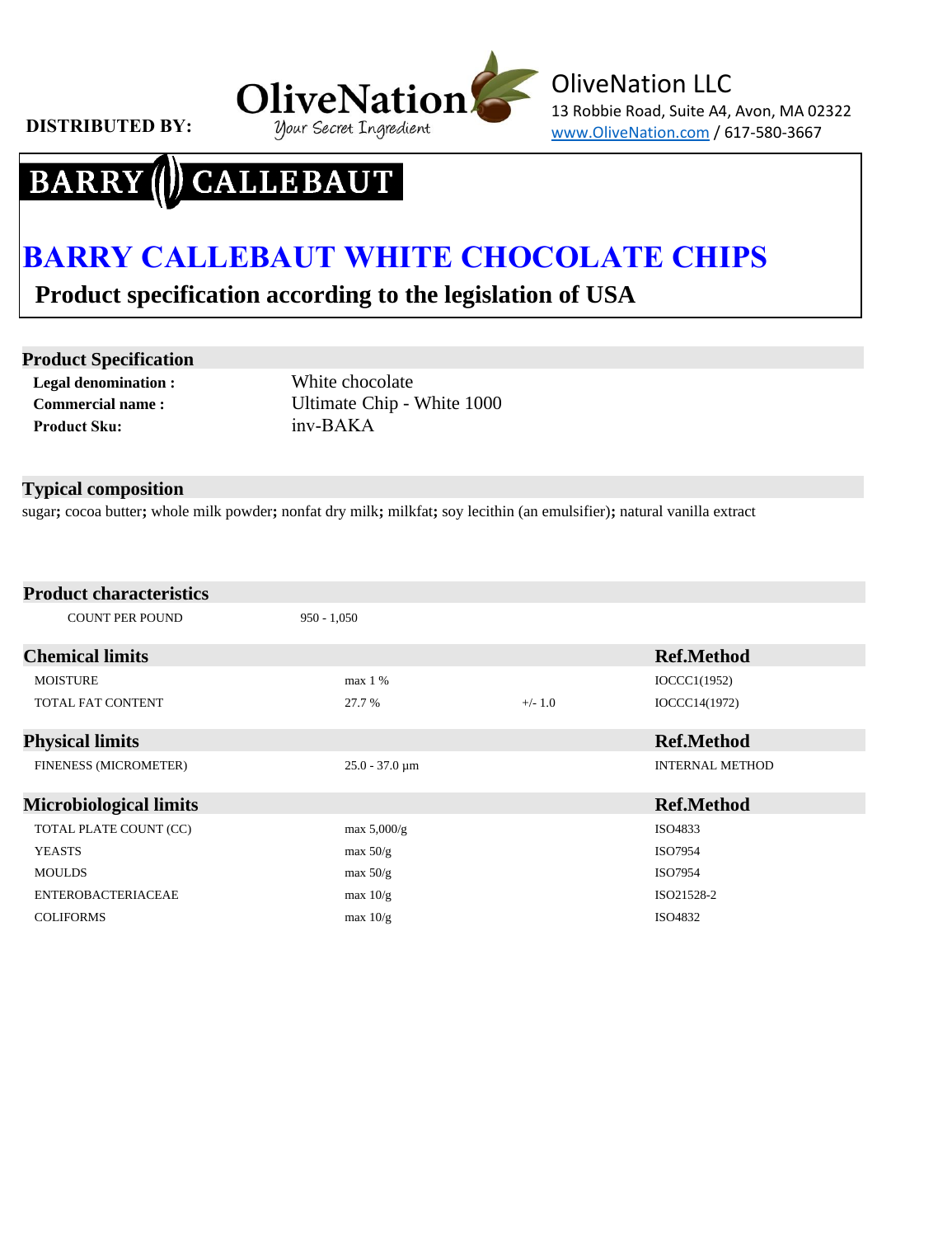

OliveNation LLC 13 Robbie Road, Suite A4, Avon, MA 02322

### **CALLEBAUT BARRY**

## **BARRY CALLEBAUT WHITE CHOCOLATE CHIPS**

 **Product specification according to the legislation of USA**

| <b>Microbiological limits</b> |               | <b>Ref.Method</b> |
|-------------------------------|---------------|-------------------|
| E.COLI                        | absent/g      | ISO16649-2        |
| SALMONELLAE                   | absent/ $25g$ | ISO6579           |
| $\sim$                        | .<br>.        |                   |

Barry Callebaut works with the latest version of the ISO standard of the reference methods as can be found on the International Standard Organization website http://www.iso.org

Alternative methods are also used place of the reference ISO standard after validation through the ISO 16140 scheme by an international recognized reference body (AOAC, Microval, AFNOR e.g.) and complimentary internal validation study on cocoa and chocolate matrices.

#### **Shelf life**

12 Month (s) after production date

#### **Nutritional data for 100g (by calculation based on literature data)**

| <b>ENERGY VALUE</b>         | 520 kcal | TRANS FATTY ACID (TFA) TOTAL | 0.1 <sub>g</sub>  |
|-----------------------------|----------|------------------------------|-------------------|
| <b>CALORIES FROM FAT</b>    | 245 kcal | CHOLESTEROL                  | $12.2 \text{ mg}$ |
| <b>TOTAL PROTEIN</b>        | 6.0 g    | <b>DIETARY FIBRE</b>         | 0.0 g             |
| TOTAL CARBOHYDRATES         | 64.2 g   | VITAMINA (IU)                | 67                |
| SUGARS (MONO+DISACCHARIDES) | 63.4 g   | <b>SODIUM</b>                | $63.7 \text{ mg}$ |
| POLYOLS                     | 0.0 g    | L-ASCORBIC ACID<br>VITAMIN C | $0.342$ mg        |
| <b>TOTAL FAT</b>            | 27.8 g   | <b>CALCIUM</b>               | 156.6 mg          |
| SATURATED FATTY ACID        | 16.7 g   | <b>IRON</b>                  | $0.31$ mg         |

| <b>Additional allergens and other information</b> |          |                                 |                |  |
|---------------------------------------------------|----------|---------------------------------|----------------|--|
| MILK PRODUCTS (EXCL. LACTITOL)                    |          | HAZELNUTS, ALMONDS              | $\overline{0}$ |  |
| <b>LACTOSE</b>                                    |          | <b>OTHER NUTS *</b>             | $\overline{0}$ |  |
| <b>EGGS AND PRODUCTS THEREOF</b>                  | $\Omega$ | HAZELNUT OIL, ALMOND OIL        | $\Omega$       |  |
| $SOY**$                                           |          | PEANUTS **                      | $\theta$       |  |
| FULLY REFINED SOYBEAN OIL/FAT                     |          | FULLY REFINED PEANUT OIL/FAT    | $\mathbf{0}$   |  |
| <b>LUPIN</b>                                      | $\Omega$ | SESAME PRODUCTS (INCL. OIL/FAT) | $\mathbf{0}$   |  |
| <b>GLUTEN</b>                                     | $\Omega$ | <b>SESAME OIL</b>               | $\mathbf{0}$   |  |
| <b>WHEAT</b>                                      | $\Omega$ | <b>MUSTARD PRODUCTS</b>         | $\Omega$       |  |
| <b>RYE</b>                                        | $\Omega$ | <b>SULPHITE</b>                 | $\mathbf{0}$   |  |
| <b>BUCKWHEAT</b>                                  | $\Omega$ | <b>VANILLIN</b>                 |                |  |
| <b>BEEF</b>                                       | $\Omega$ | <b>CELERY PRODUCTS</b>          | $\Omega$       |  |
| <b>PORK</b>                                       | $\Omega$ | <b>ALCOHOL</b>                  |                |  |
| <b>CHICKEN</b>                                    | $\Omega$ | <b>ASPARTAME</b>                | $\Omega$       |  |
| FISH (INCL. SQUID)                                | $\Omega$ | <b>FRUCTOSE</b>                 |                |  |
| CRUSTACEAE (INCL. SHRIMP/PRAWN, CRAB)             | $\Omega$ | <b>SUITABLE FOR VEGETARIANS</b> |                |  |
| MOLLUSCS (INCL. ABALONE)                          | $\Omega$ | <b>SUITABLE FOR VEGANS</b>      | $\theta$       |  |
| <b>CORN</b>                                       | $\Omega$ |                                 |                |  |